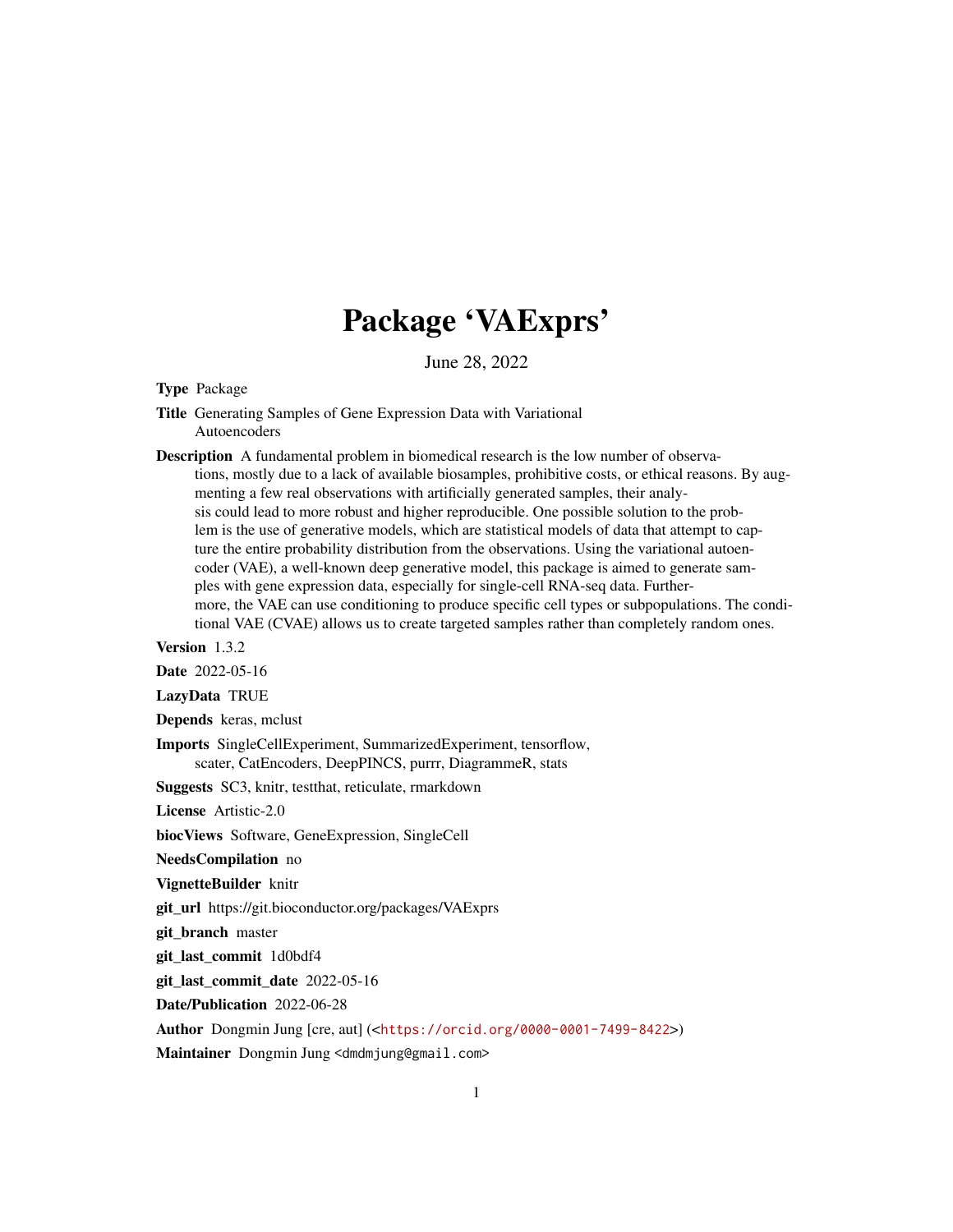### <span id="page-1-0"></span>R topics documented:

| Index |  |  |  |  |  |  |  |  |  |  |  |  |  |  |  |  |  |  |  |  |  |  |  |
|-------|--|--|--|--|--|--|--|--|--|--|--|--|--|--|--|--|--|--|--|--|--|--|--|
|       |  |  |  |  |  |  |  |  |  |  |  |  |  |  |  |  |  |  |  |  |  |  |  |
|       |  |  |  |  |  |  |  |  |  |  |  |  |  |  |  |  |  |  |  |  |  |  |  |
|       |  |  |  |  |  |  |  |  |  |  |  |  |  |  |  |  |  |  |  |  |  |  |  |
|       |  |  |  |  |  |  |  |  |  |  |  |  |  |  |  |  |  |  |  |  |  |  |  |

fit\_vae *Variational autoencoder model fitting*

#### Description

A fundamental problem in biomedical research is the low number of observations available. Augmenting a few real observations with generated in silico samples could lead to more robust analysis. Here, the variational autoencoder (VAE) is used for the realistic generation of single-cell RNA-seq data. Also, the conditional variational autoencoder (CVAE) can be used if labels of samples are available. This function allows us to fit variational autoencoders with the standard Gaussian prior to expression data. It is assumed that there will likely be no clusters in the latent space representation of variational autoencoders.

#### Usage

```
fit_vae(object = NULL,
        x_train = NULL,
        x<sub>-</sub>val = NULL,
        y_train = NULL,
        y_val = NULL,
        encoder_layers,
        decoder_layers,
        latent\_dim = 2,
        regularization = 1,
        epochs,
        batch_size,
        preprocessing = list(
            x_train = NULL,
            x-val = NULL,
            y_train = NULL,
            v_val = NULL,
            minmax = NULL,lenc = NULL,
        use_generator = FALSE,
        optimizer = "adam",
        validation_split = 0, ...)
```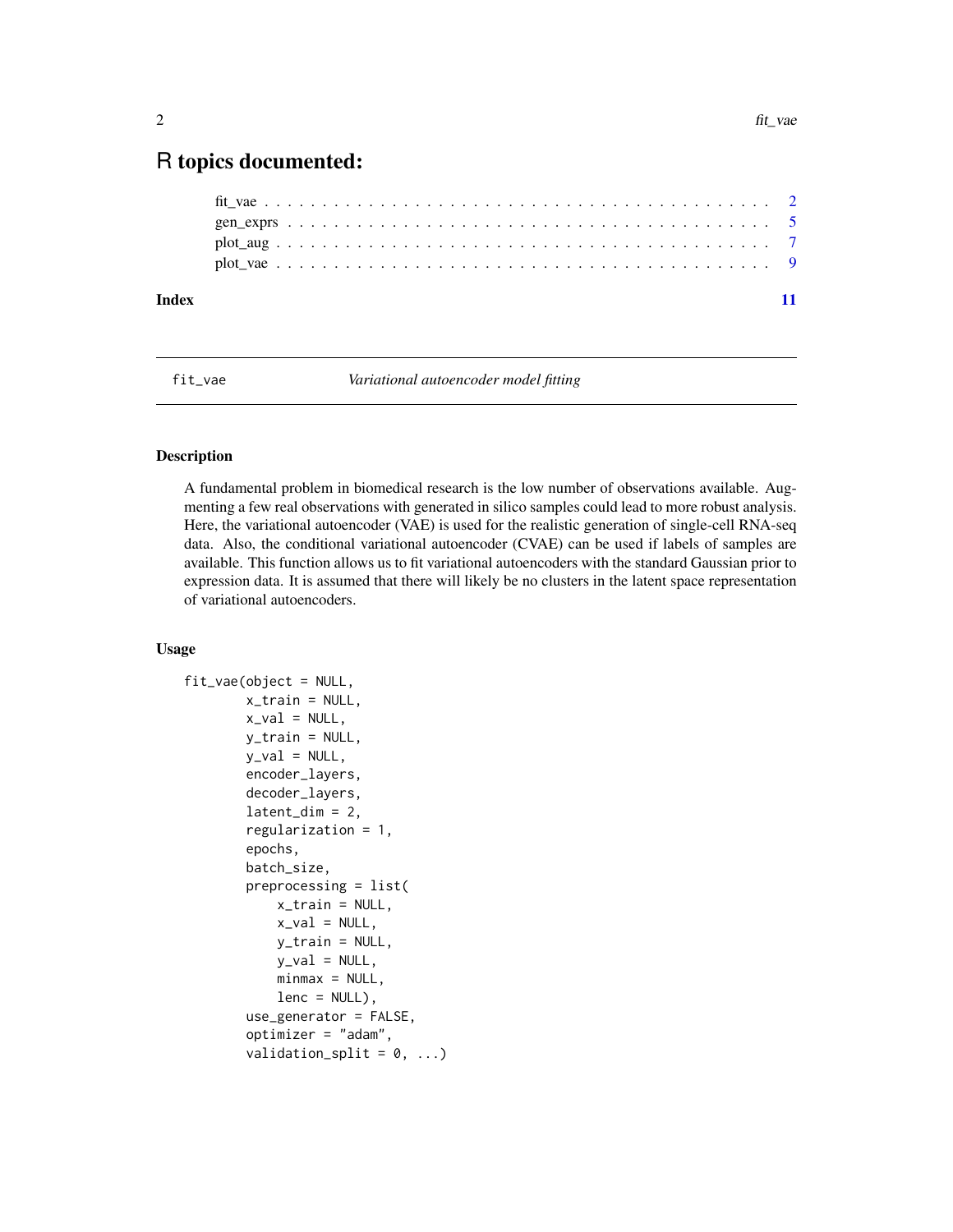#### fit\_vae 3

#### Arguments

| object           | SummarizedExperiment object                                                                  |
|------------------|----------------------------------------------------------------------------------------------|
| x_train          | expression data for train, where each row is a cell and each column is a gene                |
| x_val            | expression data for validation, where each row is a cell and each column is a<br>gene        |
| y_train          | labels for train                                                                             |
| y_val            | labels for validation                                                                        |
|                  | encoder_layers list of layers for encoder                                                    |
|                  | decoder_layers list of layers for decoder                                                    |
| latent_dim       | dimension of latent vector (default: 2)                                                      |
|                  | regularization regularization parameter, which is nonnegative (default: 1)                   |
| epochs           | number of epochs                                                                             |
| batch_size       | batch size                                                                                   |
| preprocessing    | list of preprocessed results, they are set to NULL as default                                |
|                  | • x_train : expression data for train                                                        |
|                  | • x_val : expression data for validation                                                     |
|                  | • y_train : labels for train                                                                 |
|                  | • y_val : labels for validation                                                              |
|                  | • minmax: result of min-max normalization                                                    |
|                  | • lenc : encoded labels                                                                      |
| use_generator    | use data generator if TRUE (default: FALSE)                                                  |
| optimizer        | name of optimizer (default: adam)                                                            |
| validation_split |                                                                                              |
|                  | proportion of validation data, it is ignored when there is a validation set (default:<br>(0) |
| $\cdots$         | additional parameters for the "fit" or "fit_generator"                                       |

#### Value

| model         | trained VAE model     |
|---------------|-----------------------|
| encoder       | trained encoder model |
| decoder       | trained decoder model |
| preprocessing | preprocessed results  |

#### Author(s)

Dongmin Jung

#### References

Marouf, M., Machart, P., Bansal, V., Kilian, C., Magruder, D. S., Krebs, C. F., & Bonn, S. (2020). Realistic in silico generation and augmentation of single-cell RNA-seq data using generative adversarial networks. Nature communications, 11(1), 1-12.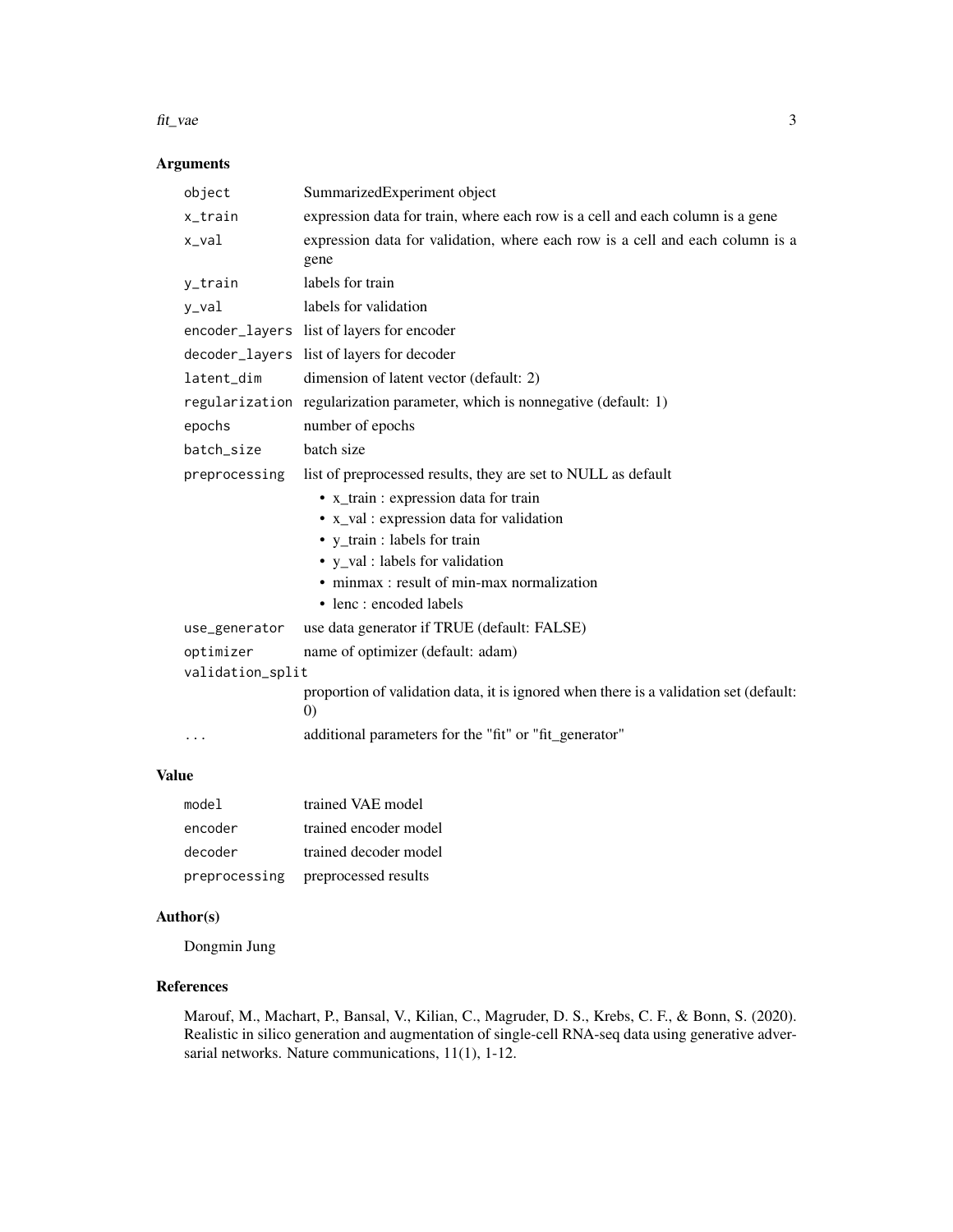#### See Also

SummarizedExperiment::assay, SummarizedExperiment::colData, scater::logNormCounts, keras::fit, keras::fit\_generator, keras::compile, CatEncoders::LabelEncoder.fit, CatEncoders::transform, Deep-PINCS::multiple\_sampling\_generator

#### Examples

```
if (keras::is_keras_available() & reticulate::py_available()) {
   ### simulate differentially expressed genes
   set.seed(1)
   g \leftarrow 3n <- 100
   m <- 1000
   mu < - 5sigma <-5mat <- matrix(rnorm(n*m*g, mu, sigma), m, n*g)
   rownames(mat) <- paste0("gene", seq_len(m))
   colnames(mat) <- paste0("cell", seq_len(n*g))
   group <- factor(sapply(seq_len(g), function(x) {
       rep(paste0("group", x), n)
   }))
   names(group) <- colnames(mat)
   mu\_upreg < -6sigma_upreg <- 10
   deg <- 100
   for (i in seq_len(g)) {
       mat[(deg*(i-1) + 1):(deg* i), group == paste0("group", i)] <-
           mat[1:deg, group = paste0("group", i)] + rnorm(deg, mu\_upreg, sigma\_upreg)}
   # positive expression only
   mat[mat < 0] <- 0
   x_train <- as.matrix(t(mat))
   ### model
   batch_size <- 32
   original_dim <- 1000
   intermediate_dim <- 512
   epochs <- 2
   # VAE
   vae_result <- fit_vae(x_train = x_train,
                        encoder_layers = list(layer_input(shape = c(original_dim)),
                                            layer_dense(units = intermediate_dim,
                                                         activation = "relu")),
                        decoder_layers = list(layer_dense(units = intermediate_dim,
                                                         activation = "relu"),
                                            layer_dense(units = original_dim,
                                                         activation = "sigmoid")),
                        epochs = epochs, batch_size = batch_size,
                        validation_split = 0.5,
                        use_generator = FALSE,
                        callbacks = keras::callback_early_stopping(
```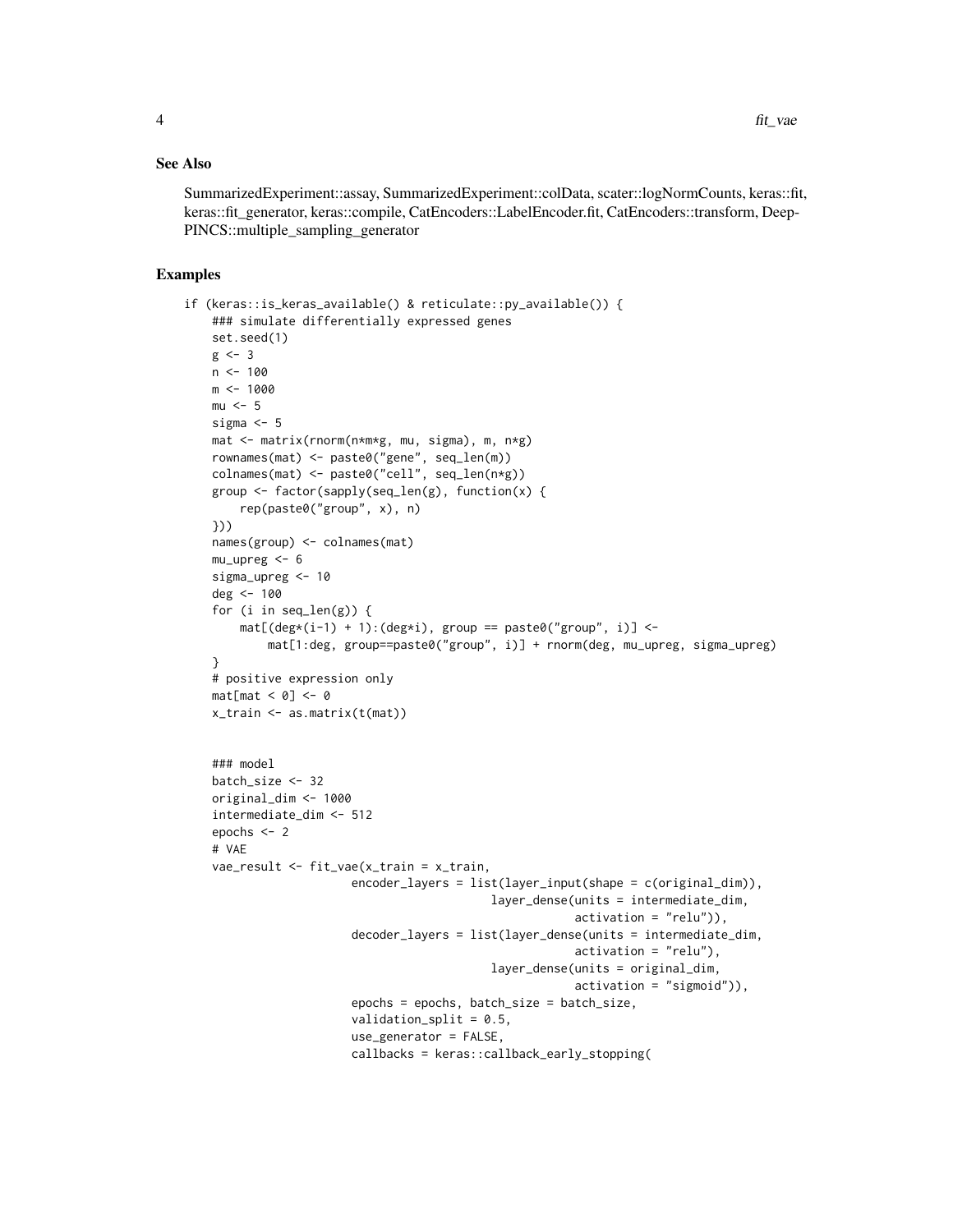```
monitor = "val_loss",
                        patience = 10,
                        restore_best_weights = TRUE))
### from preprocessing
vae_result_preprocessing <- fit_vae(preprocessing = vae_result$preprocessing,
                          encoder_layers = list(layer_input(shape = c(original_dim)),
                                                layer_dense(units = intermediate_dim,
                                                               activation = "relu")),
                          decoder_layers = list(layer_dense(units = intermediate_dim,
                                                                activation = "relu"),
                                                    layer_dense(units = original_dim,
                                                            activation = "sigmoid")),
                                    epochs = epochs, batch_size = batch_size,
                                    validation_split = 0.5,
                                    use_generator = FALSE,
                                    callbacks = keras::callback_early_stopping(
                                        monitor = "val_loss",
                                        patience = 10,
                                        restore_best_weights = TRUE))
```
}

gen\_exprs *Generate samples with expression data*

#### **Description**

This function generate expression data by drawing samples from the latent vectors following the standard multivariate Gaussian distribution (the standard multivariate normal distribution) for convenience. However, this assumption for the prior may not be appropriate because there may be underlying distinctions between groups of samples. Any density function can be modeled by the Gaussian mixture model. Here, by using the library "mclust", the finite Gaussian mixture is applied for such sampling. Note that the Gaussian mixture model is not used for fitting in the function "fit\_vae".

#### Usage

gen\_exprs(x, num\_samples, batch\_size, use\_generator = FALSE)

#### Arguments

| $\mathsf{x}$ | result of the function "fit vae"                          |
|--------------|-----------------------------------------------------------|
| num_samples  | number of samples to be generated                         |
| batch_size   | batch size                                                |
|              | use_generator use data generator if TRUE (default: FALSE) |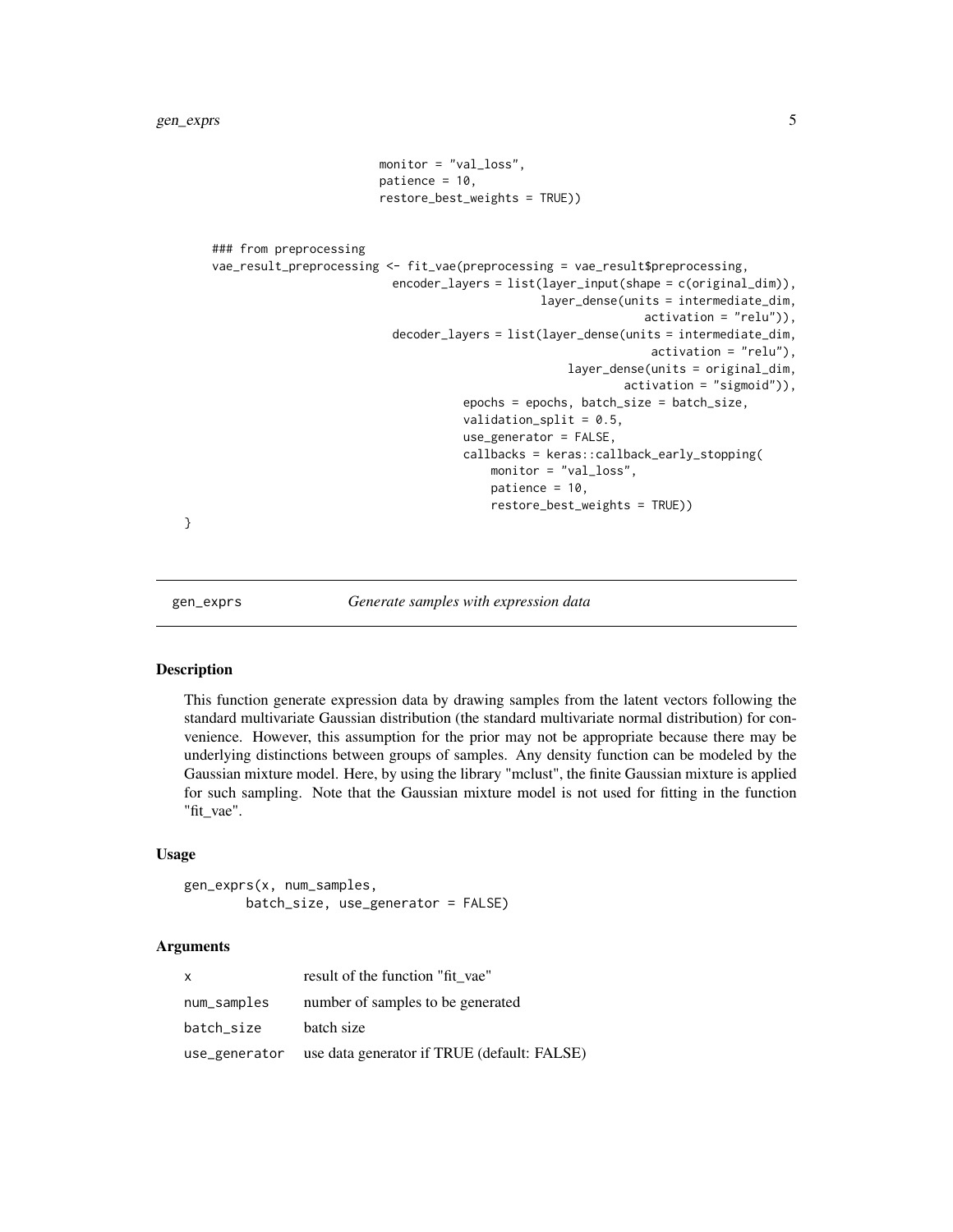#### Value

| x_gen         | generated expression data, where each row is a cell and each column is a gene |
|---------------|-------------------------------------------------------------------------------|
| y_gen         | geneated labels                                                               |
| x_train       | real expression data, where each row is a cell and each column is a gene      |
| v_train       | real labels                                                                   |
| latent_vector | latent vector from real expression data                                       |

#### Author(s)

Dongmin Jung

#### See Also

mclust::mclustBIC, mclust::mclustModel, mclust::sim, DeepPINCS::multiple\_sampling\_generator, CatEncoders::inverse.transform

#### Examples

```
if (keras::is_keras_available() & reticulate::py_available()) {
   ### simulate differentially expressed genes
   set.seed(1)
   g \leftarrow 3n <- 100
   m <- 1000
   mu < -5sigma \leq- 5
   mat <- matrix(rnorm(n*m*g, mu, sigma), m, n*g)
   rownames(mat) <- paste0("gene", seq_len(m))
   colnames(mat) <- paste0("cell", seq_len(n*g))
   group <- factor(sapply(seq_len(g), function(x) {
        rep(paste0("group", x), n)
   }))
   names(group) <- colnames(mat)
   mu\_upreg < -6sigma_upreg <- 10
   deg <- 100
   for (i in seq_len(g)) {
       mat[(deg*(i-1) + 1):(deg* i), group == paste0("group", i)] <-
            mat[1:deg, group==paste0("group", i)] + rnorm(deg, mu_upreg, sigma_upreg)
    }
   # positive expression only
   mat[mat < 0] <- 0
   x_train <- as.matrix(t(mat))
    ### model
   batch_size <- 32
   original_dim <- 1000
    intermediate_dim <- 512
   epochs <- 2
```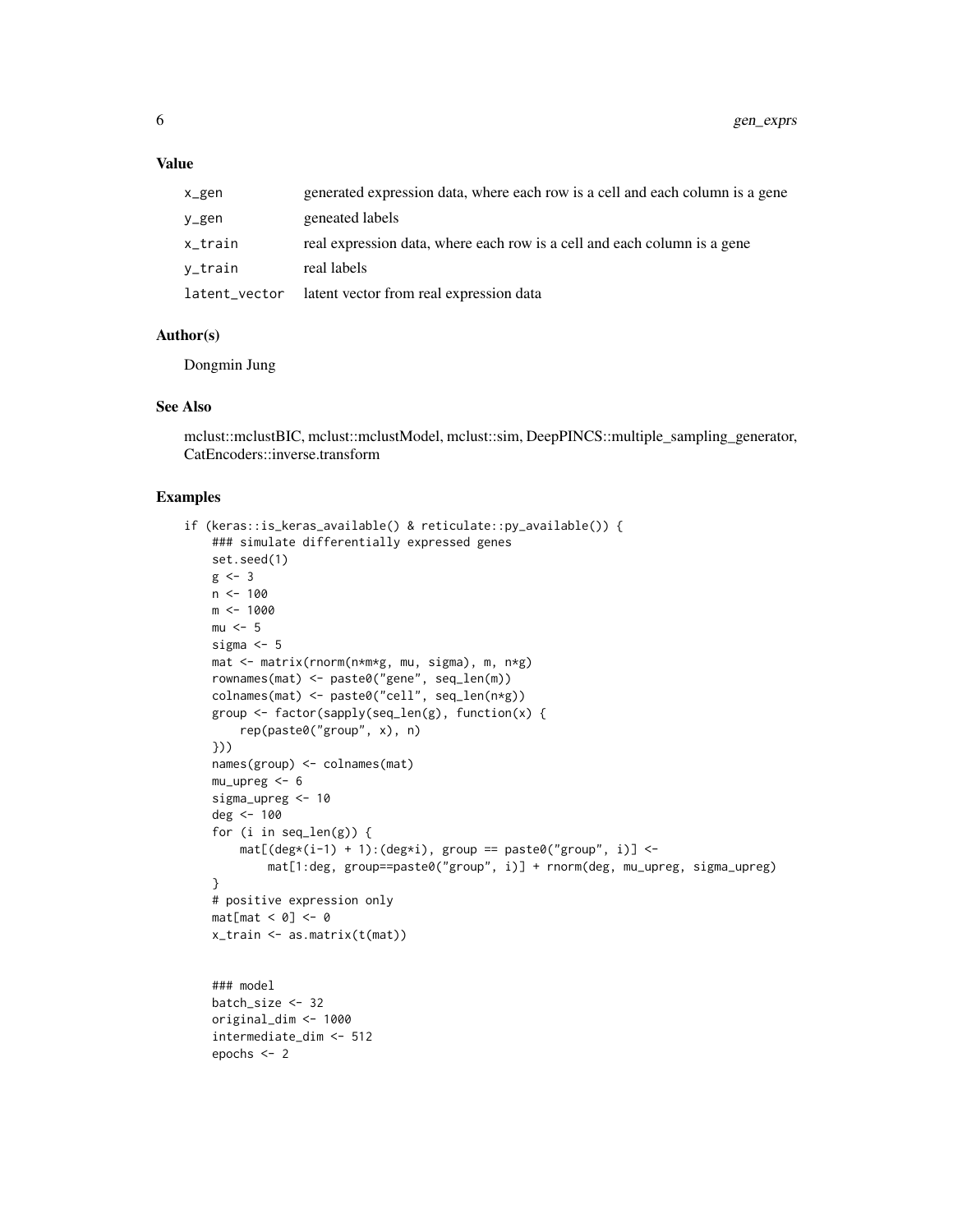```
# VAE
   vae_result <- fit_vae(x_train = x_train,
                        encoder_layers = list(layer_input(shape = c(original_dim)),
                                            layer_dense(units = intermediate_dim,
                                                        activation = "relu")),
                        decoder_layers = list(layer_dense(units = intermediate_dim,
                                                        activation = "relu"),
                                            layer_dense(units = original_dim,
                                                        activation = "sigmoid")),
                        epochs = epochs, batch_size = batch_size,
                        validation_split = 0.5,
                        use_generator = FALSE,
                        callbacks = keras::callback_early_stopping(
                            monitor = "val_loss",
                            patience = 10,
                            restore_best_weights = TRUE))
    # plot
   plot_vae(vae_result$model)
    ### generate samples
   set.seed(1)
   gen_sample_result <- gen_exprs(vae_result, num_samples = 100)
}
```
plot\_aug *Visualization for augmented data*

#### Description

For augmented data, we can create plots for specific types of dimension reduction.

#### Usage

plot\_aug(x, plot\_fun, ...)

#### Arguments

| X        | result of the function "gen_exprs"                                             |
|----------|--------------------------------------------------------------------------------|
| plot_fun | "PCA", "MDS", "TSNE", "UMAP", "NMF", or "DiffusionMap"                         |
| $\cdots$ | additional parameters for the reduced dimension plots such as "scater::runPCA" |

#### Value

plot for augmented data

#### Author(s)

Dongmin Jung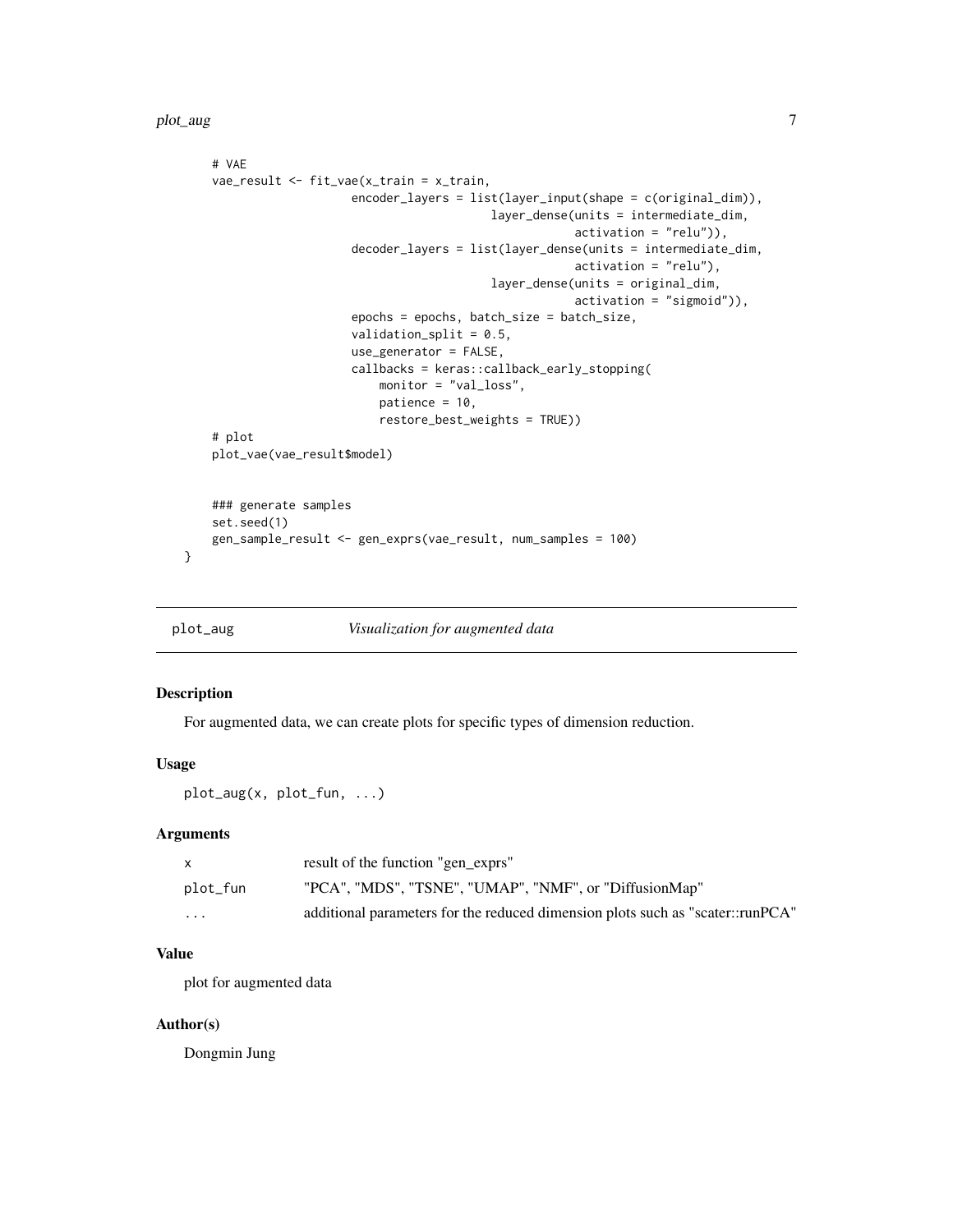#### See Also

SingleCellExperiment::SingleCellExperiment, scater::logNormCounts, scater::runPCA, scater::runMDS, scater::runTSNE, scater::runUMAP, scater::runNMF, scater::runDiffusionMap, scater::plotPCA, scater::plotMDS, scater::plotTSNE, scater::plotUMAP, scater::plotNMF, scater::plotDiffusionMap

#### Examples

```
if (keras::is_keras_available() & reticulate::py_available()) {
   ### simulate differentially expressed genes
   set.seed(1)
   g \leftarrow 3n <- 100
   m <- 1000
   mu < - 5sigma <-5mat <- matrix(rnorm(n*m*g, mu, sigma), m, n*g)
   rownames(mat) <- paste0("gene", seq_len(m))
   colnames(mat) <- paste0("cell", seq_len(n*g))
   group <- factor(sapply(seq_len(g), function(x) {
       rep(paste0("group", x), n)
   }))
   names(group) <- colnames(mat)
   mu\_upreg < -6sigma_upreg <- 10
   deg <- 100
   for (i in seq_len(g)) {
       mat[(deg*(i-1) + 1):(deg* i), group == paste0("group", i)] <-
           mat[1:deg, group = paste0("group", i)] + rnorm(deg, mu\_upreg, sigma\_upreg)}
   # positive expression only
   mat[mat < 0] <- 0
   x_train <- as.matrix(t(mat))
   ### model
   batch_size <- 32
   original_dim <- 1000
   intermediate_dim <- 512
   epochs <- 2
   # VAE
   vae_result <- fit_vae(x_train = x_train,
                        encoder_layers = list(layer_input(shape = c(original_dim)),
                                            layer_dense(units = intermediate_dim,
                                                         activation = "relu")),
                        decoder_layers = list(layer_dense(units = intermediate_dim,
                                                         activation = "relu"),
                                            layer_dense(units = original_dim,
                                                         activation = "sigmoid")),
                        epochs = epochs, batch_size = batch_size,
                        validation_split = 0.5,
                        use_generator = FALSE,
                        callbacks = keras::callback_early_stopping(
```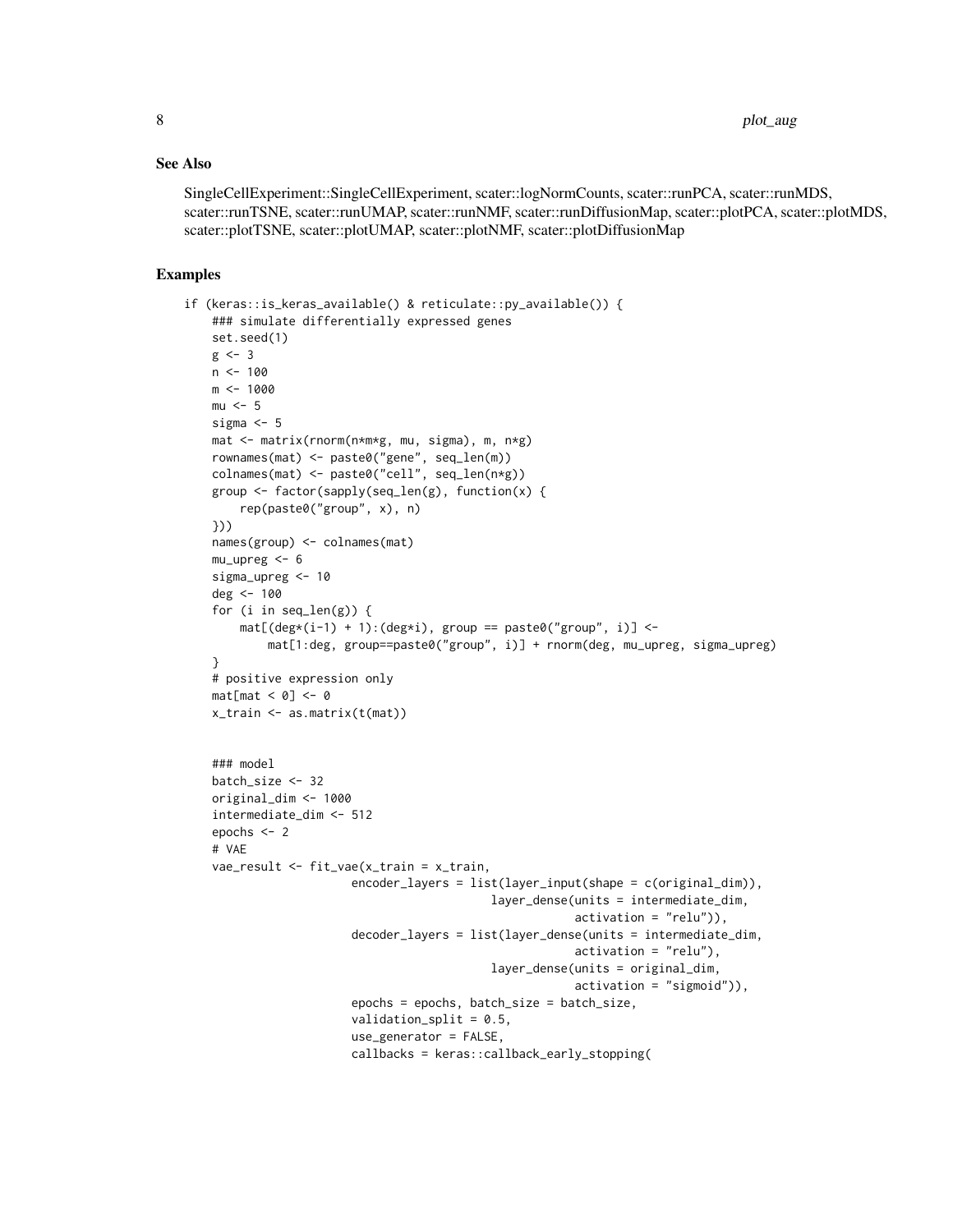#### <span id="page-8-0"></span>plot\_vae 9

```
monitor = "val_loss",
                        patience = 10,
                        restore_best_weights = TRUE))
# plot
plot_vae(vae_result$model)
### generate samples
set.seed(1)
gen_sample_result <- gen_exprs(vae_result, num_samples = 100)
# plot
plot_aug(gen_sample_result, "PCA")
```
}

plot\_vae *Visualization for the variational autoencoder*

#### Description

You can create a plot of the VAE model. This plot can help you check that the model is connected the way you intended. The node colors indicate the components of the VAE.

#### Usage

```
plot\_vae(x, node\_color = list(encode\_col = "tomato",mean_vector_col = "orange",
                            stddev_vector_col = "lavender",
                            latent_vector_col = "lightblue",
                            decoder_col = "palegreen",
                            condition\_col = "gray")
```
#### Arguments

| $\mathbf{x}$ | VAE model                                                                                                                                                                                                                      |
|--------------|--------------------------------------------------------------------------------------------------------------------------------------------------------------------------------------------------------------------------------|
| node color   | node colors for encoder (default: tomato), mean vector (default: orange), stan-<br>dard deviation vector(default: lavender), latent vector(default: lightblue), de-<br>coder(default: palegreen), and condition(default: gray) |

#### Value

plot for the model architecture

#### Author(s)

Dongmin Jung

#### See Also

purrr::map, purrr::map\_chr, purrr::pluck, purrr::imap\_dfr, DiagrammeR::grViz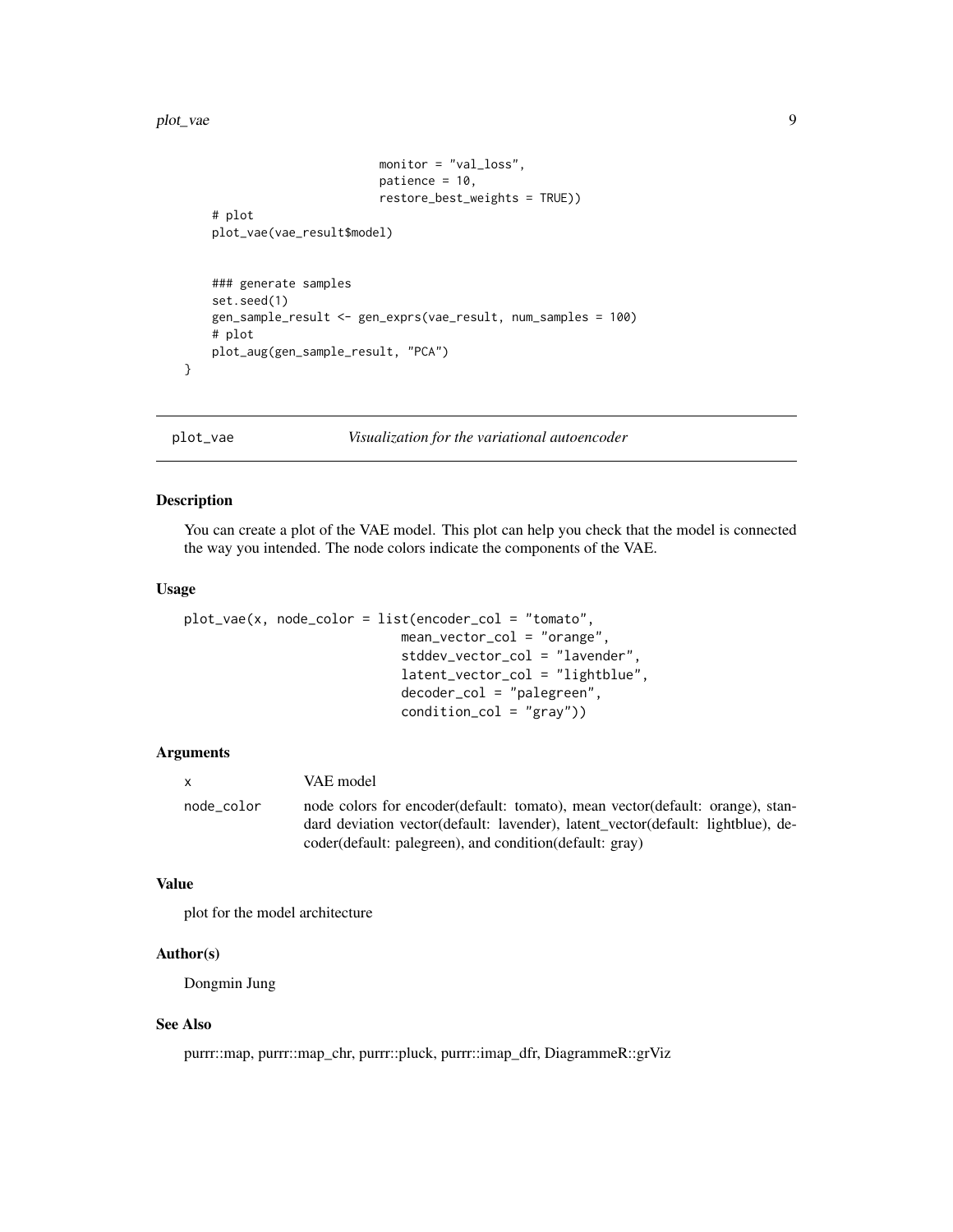#### Examples

}

```
if (keras::is_keras_available() & reticulate::py_available()) {
   ### simulate differentially expressed genes
   set.seed(1)
   g \leftarrow 3n < - 100m <- 1000
   mu < - 5sigma <-5mat <- matrix(rnorm(n*m*g, mu, sigma), m, n*g)
   rownames(mat) <- paste0("gene", seq_len(m))
   colnames(mat) <- paste0("cell", seq_len(n*g))
   group <- factor(sapply(seq_len(g), function(x) {
       rep(paste0("group", x), n)
   }))
   names(group) <- colnames(mat)
   mu_upreg <- 6
   sigma_upreg <- 10
   deg <- 100
   for (i in seq_len(g)) {
       mat[(deg*(i-1) + 1):(deg* i), group == paste0("group", i)] <-
           mat[1:deg, group==paste0("group", i)] + rnorm(deg, mu_upreg, sigma_upreg)
    }
   # positive expression only
   mat[mat < 0] <- 0
   x_train <- as.matrix(t(mat))
   ### model
   batch_size <- 32
   original_dim <- 1000
   intermediate_dim <- 512
   epochs <- 2
   # VAE
   vae_result <- fit_vae(x_train = x_train,
                        encoder_layers = list(layer_input(shape = c(original_dim)),
                                            layer_dense(units = intermediate_dim,
                                                        activation = "relu")),
                        decoder_layers = list(layer_dense(units = intermediate_dim,
                                                        activation = "relu"),
                                            layer_dense(units = original_dim,
                                                        activation = "sigmoid")),
                        epochs = epochs, batch_size = batch_size,
                        validation_split = 0.5,
                        use_generator = FALSE,
                        callbacks = keras::callback_early_stopping(
                            monitor = "val_loss",
                            patience = 10,
                            restore_best_weights = TRUE))
   # plot
   plot_vae(vae_result$model)
```